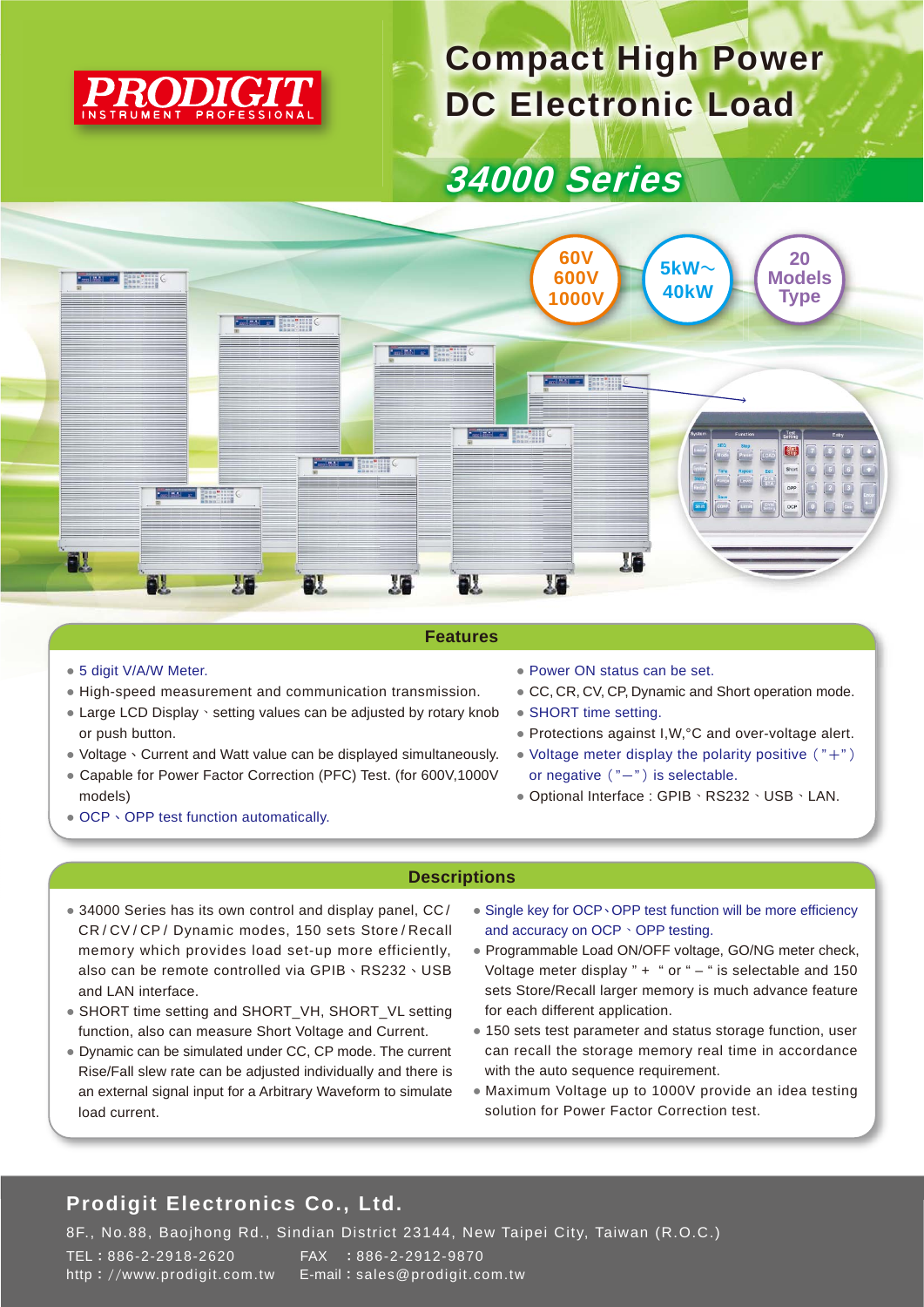|                                          | <b>Specifications</b>                                                                                                |                                |                       |                         |                                                   |                                           |                                |                     |  |  |  |
|------------------------------------------|----------------------------------------------------------------------------------------------------------------------|--------------------------------|-----------------------|-------------------------|---------------------------------------------------|-------------------------------------------|--------------------------------|---------------------|--|--|--|
| <b>MODEL</b>                             | 34105                                                                                                                |                                | 34110                 |                         |                                                   | 34115                                     |                                | 34120               |  |  |  |
| Power                                    | 5KW                                                                                                                  |                                | <b>10KW</b>           |                         | <b>15KW</b>                                       |                                           | <b>20KW</b>                    |                     |  |  |  |
| Current                                  | $0 - 100A$                                                                                                           | $0 - 1000A$                    | $0 - 100A$            | $0 - 1000A$             | $0 - 100A$                                        | $0 - 1000A$                               |                                | $0 - 1000A$         |  |  |  |
| Voltage                                  | $0 - 60V$                                                                                                            |                                | $0 - 60V$             |                         | $0 - 60V$                                         |                                           | $0 - 60V$                      |                     |  |  |  |
| Min. Operating Voltage                   | 0.1V@100A                                                                                                            | 0.7V@1000A                     | 0.1V@100A             | 0.7V@1000A              | 0.1V@100A                                         | 0.7V@1000A                                | 0.1V@100A                      | 0.7V@1000A          |  |  |  |
| <b>Protections</b>                       |                                                                                                                      |                                |                       |                         |                                                   |                                           |                                |                     |  |  |  |
| Over Power Protection (OPP)              | 105%                                                                                                                 |                                |                       |                         | 105%                                              |                                           |                                |                     |  |  |  |
| Over Current Protection (OCP)            |                                                                                                                      | 101%                           |                       | 105%                    |                                                   |                                           |                                |                     |  |  |  |
| Over Voltage Protection (OVP)            |                                                                                                                      | 105%                           |                       |                         | 105%                                              |                                           |                                |                     |  |  |  |
| Over Temp Protection (OTP)               | Yes                                                                                                                  |                                |                       |                         | Yes                                               |                                           |                                |                     |  |  |  |
| <b>Constant Current Mode</b>             |                                                                                                                      |                                |                       |                         |                                                   |                                           |                                |                     |  |  |  |
| Range <sup>*1</sup>                      | $0 - 100A$                                                                                                           | $0 - 1000A$                    | $0 - 100A$            | $0 - 1000A$             | $0 - 100A$                                        | $0 - 1000A$                               | $0 - 100A$                     | $0 - 1000A$         |  |  |  |
| Resolution                               | 1.667mA                                                                                                              | 16.67mA                        | 1.667mA               | 16.67mA                 | 1.667mA                                           | 16.67mA                                   | 1.667mA                        | 16.67mA             |  |  |  |
| Accuracy                                 |                                                                                                                      |                                |                       |                         | $\pm$ (0.1% of Setting + 0.2% of Range)           |                                           |                                |                     |  |  |  |
| <b>Constant Resistance Mode</b>          |                                                                                                                      |                                |                       |                         |                                                   |                                           |                                |                     |  |  |  |
| Range                                    | $0.001 - 0.06 \Omega$                                                                                                | $0.06 - 3600\Omega$            | $0.001 - 0.06 \Omega$ | $0.06 - 3600\Omega$     | $0.001 - 0.06 \Omega$                             | $0.06 - 3600\Omega$                       | $0.001 - 0.06 \Omega$          | $0.06 - 3600\Omega$ |  |  |  |
| Resolution                               | $0.001$ m $\Omega$                                                                                                   | $277\mu S$                     | $0.001$ m $\Omega$    | $277 \mu S$             | $0.001$ m $\Omega$                                | $277 \mu S$                               | $0.001$ m $\Omega$             | 277µS               |  |  |  |
| Accuracy<br><b>Constant Voltage Mode</b> |                                                                                                                      |                                |                       |                         | $\pm$ 0.2% of (Setting + Range)                   |                                           |                                |                     |  |  |  |
| Range                                    |                                                                                                                      |                                |                       |                         | 60V                                               |                                           |                                |                     |  |  |  |
| Resolution                               |                                                                                                                      |                                |                       |                         | 1mV                                               |                                           |                                |                     |  |  |  |
| Accuracy                                 |                                                                                                                      |                                |                       |                         | ± 0.05% of (Setting + Range)                      |                                           |                                |                     |  |  |  |
| <b>Constant Power Mode</b>               |                                                                                                                      |                                |                       |                         |                                                   |                                           |                                |                     |  |  |  |
| Range                                    | 500W                                                                                                                 | 5000W                          | 1000W                 | 10000W                  | 1500W                                             | 15000W                                    | 2000W                          | 20000W              |  |  |  |
| Resolution                               | 8.34mW                                                                                                               | 83.4mW                         | 16.7mW                | 167mW                   | 25mW                                              | 250mW                                     | 33.4mW                         | 334mW               |  |  |  |
| Accuracy                                 |                                                                                                                      |                                |                       |                         | $\pm$ 0.5% of (Setting + Range)                   |                                           |                                |                     |  |  |  |
| <b>Dynamic Mode</b>                      |                                                                                                                      |                                |                       |                         |                                                   |                                           |                                |                     |  |  |  |
| <b>Timing</b>                            |                                                                                                                      |                                |                       |                         |                                                   |                                           |                                |                     |  |  |  |
| Thigh & Tlow                             |                                                                                                                      | 0.150~9.999/99.99/999.9/9999ms |                       |                         |                                                   | $0.050 - 9.999 / 99.99 / 999.9 / 9999$ ms |                                |                     |  |  |  |
| Resolution                               | 0.001 / 0.01 / 0.1 / 1ms                                                                                             |                                |                       |                         |                                                   |                                           |                                |                     |  |  |  |
| Accuracy                                 |                                                                                                                      |                                |                       |                         | 1µs / 10µs / 100µs / 1ms + 50ppm                  |                                           |                                |                     |  |  |  |
| <b>Slew Rate</b>                         | 24mA~1.5A/µs                                                                                                         | 240mA~15A/µs                   | 66.4mA~4.15A/µs       |                         | 664mA~41.5A/µs   66.4mA~4.15A/µs   664mA~41.5A/µs |                                           | 66.4mA~4.15A/ $\mu$ s          | 664mA~41.5A/µs      |  |  |  |
| <b>Resolution</b>                        | 6mA/µs                                                                                                               | 60mA/µs                        | 16.6mA/µs             | 166mA/µs                | 16.6mA/µs                                         | 166mA/µs                                  | 16.6mA/µs                      | 166mA/µs            |  |  |  |
| Min. Rise Time                           | 66.7µs(typical)<br>24µs(typical)                                                                                     |                                |                       |                         |                                                   |                                           |                                |                     |  |  |  |
| <b>Current</b>                           |                                                                                                                      |                                |                       |                         |                                                   |                                           |                                |                     |  |  |  |
| Range                                    | $0 - 100A$                                                                                                           | 100~1000A                      | $0 - 100A$            | $100 - 1000A$           | $0 - 100A$                                        | $100 - 1000A$                             | $0 - 100A$                     | $100 - 1000A$       |  |  |  |
| Resolution                               | 1.667mA<br>16.67mA<br>1.667mA<br>1.667mA<br>16.67mA<br>16.67mA<br>1.667mA<br>$\pm$ (0.1% of Setting + 0.2% of Range) |                                |                       |                         |                                                   | 16.67mA                                   |                                |                     |  |  |  |
| Accuracy<br><b>Measurement</b>           |                                                                                                                      |                                |                       |                         |                                                   |                                           |                                |                     |  |  |  |
| <b>Voltage Read Back</b>                 |                                                                                                                      |                                |                       |                         |                                                   |                                           |                                |                     |  |  |  |
| Range (5 Digital)                        | $0 - 6V$                                                                                                             | $6 - 60V$                      | $0 - 6V$              | $6 - 60V$               | $0 - 6V$                                          | $6 - 60V$                                 | $0 - 6V$                       | $6 - 60V$           |  |  |  |
| Resolution                               | 0.1 <sub>m</sub>                                                                                                     | 1mV                            | 0.1 <sub>m</sub>      | 1mV                     | 0.1 <sub>m</sub>                                  | 1mV                                       | $0.1m$ V                       | 1mV                 |  |  |  |
| Accuracv                                 |                                                                                                                      |                                |                       |                         | $±$ 0.025% of (Reading + Range)                   |                                           |                                |                     |  |  |  |
| <b>Current Read Back</b>                 |                                                                                                                      |                                |                       |                         |                                                   |                                           |                                |                     |  |  |  |
| Range (5 Digital)                        | $0 - 100A$                                                                                                           | 100~1000A                      | $0 - 100A$            | 100~1000A               | $0 - 100A$                                        | 100~1000A                                 | $0 - 100A$                     | 100~1000A           |  |  |  |
| Resolution                               | 1.667mA                                                                                                              | 16.67mA                        | 1.667mA               | 16.67mA                 | 1.667mA                                           | 16.67mA                                   | 1.667mA                        | 16.67mA             |  |  |  |
| Accuracy                                 |                                                                                                                      |                                |                       |                         | $\pm$ 0.1% of (Reading + Range)                   |                                           |                                |                     |  |  |  |
| <b>Power Read Back</b>                   |                                                                                                                      |                                |                       |                         |                                                   |                                           |                                |                     |  |  |  |
| Range (5 Digital)                        | 0~500W                                                                                                               | 5000W                          | 1000W                 | 10000W                  | 1500W                                             | 15000W                                    | 2000W                          | 20000W              |  |  |  |
| Resolution                               | 0.01W                                                                                                                | 0.1W                           | 0.1W                  | 1 <sub>W</sub>          | 0.1W                                              | 1W                                        | 0.1W                           | 1W                  |  |  |  |
| Accuracy                                 |                                                                                                                      |                                |                       |                         | ± 0.125% of (Reading + Range)                     |                                           |                                |                     |  |  |  |
| General                                  |                                                                                                                      |                                |                       |                         |                                                   |                                           |                                |                     |  |  |  |
| <b>Short Circuit</b>                     |                                                                                                                      |                                |                       |                         |                                                   |                                           |                                |                     |  |  |  |
| Current                                  |                                                                                                                      |                                |                       |                         | 1000A                                             |                                           |                                |                     |  |  |  |
| <b>Load ON Voltage</b>                   |                                                                                                                      | $0.1 - 25V$                    |                       |                         |                                                   |                                           |                                |                     |  |  |  |
| <b>Load OFF Voltage</b>                  |                                                                                                                      |                                |                       |                         | $0 - 25V$                                         |                                           |                                |                     |  |  |  |
| <b>Power Consumption</b>                 | 600Wmax                                                                                                              |                                | 1000Wmax              |                         | 1450Wmax                                          |                                           |                                | 1900Wmax            |  |  |  |
| <b>Operating Temperature*2</b>           |                                                                                                                      |                                |                       |                         | $0 - 40^{\circ}C$                                 |                                           |                                |                     |  |  |  |
| <b>Dimension (HxWxD)</b>                 |                                                                                                                      | 577x647x766mm                  |                       | 577x647x766mm           | 736x647x766mm<br>628x647x766mm                    |                                           | 889x647x766mm<br>781x647x766mm |                     |  |  |  |
| HxWxD (Not included wheels)<br>Weight    |                                                                                                                      | 469x647x766mm<br>100 Kg        |                       | 469x647x766mm<br>130 kg |                                                   | 170 kg                                    | 220 kg                         |                     |  |  |  |
| <b>Safety &amp; EMC</b>                  |                                                                                                                      |                                |                       |                         | CE                                                |                                           |                                |                     |  |  |  |
|                                          |                                                                                                                      |                                |                       |                         |                                                   |                                           |                                |                     |  |  |  |

Input AC Power: ① Load-25KW (include): 115V/230 Vac ±10%, 50/60Hz 2 Load-30KW above (include): 230 Vac ±10%, 50/60Hz Note\*1 : The range is automatically or forcing to range II only in CC Mode

Note\*2 : Operating temperature range is 0~40℃, all specifications apply for 25℃±5℃

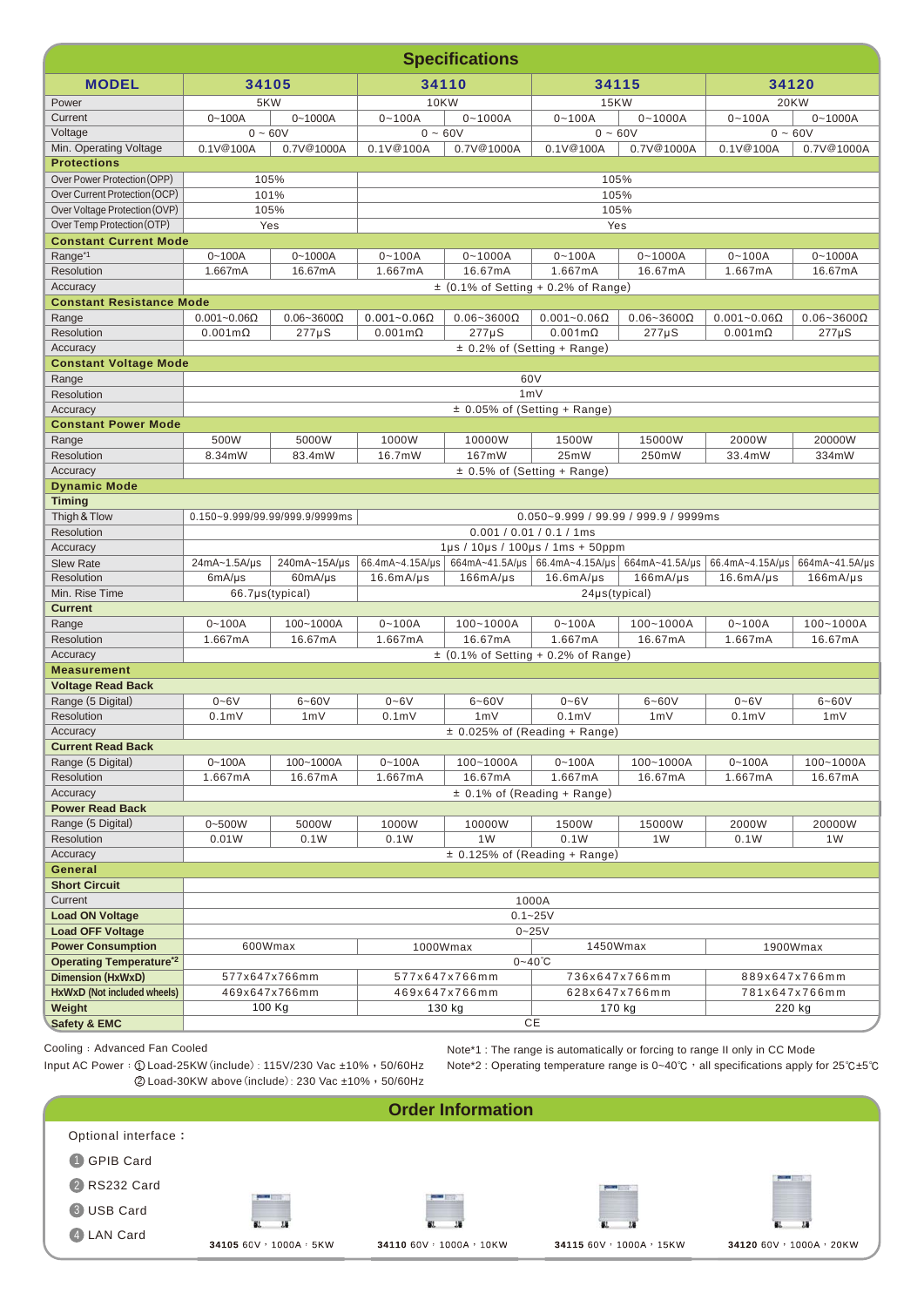|                                             | <b>Specifications</b>                                           |                     |                              |                                  |                                              |                            |                                |                             |
|---------------------------------------------|-----------------------------------------------------------------|---------------------|------------------------------|----------------------------------|----------------------------------------------|----------------------------|--------------------------------|-----------------------------|
| <b>MODEL</b>                                | 34125                                                           |                     | 34130                        |                                  | 34205                                        |                            | 34210                          |                             |
| Power                                       | <b>25KW</b>                                                     |                     | 30KW                         |                                  | 5KW                                          |                            | <b>10KW</b>                    |                             |
| Current                                     | $0 - 100A$                                                      | $0 - 1000A$         | $0 - 100A$                   | $0 - 1000A$                      | $0 - 16A$                                    | $0 - 160A$                 | $0 - 32A$<br>$0 - 320A$        |                             |
| Voltage                                     |                                                                 | $0 - 60V$           |                              |                                  |                                              |                            | $0 - 600V$                     |                             |
| Min. Operating Voltage                      | 0.1V@100A                                                       | 0.7V@1000A          | 0.1V@100A                    | 0.7V@1000A                       | 20V @ 160A                                   |                            | 20V @ 320A                     |                             |
| <b>Protections</b>                          |                                                                 |                     |                              |                                  |                                              |                            |                                |                             |
| Over Power Protection (OPP)                 |                                                                 |                     |                              |                                  | 105%                                         |                            |                                |                             |
| Over Current Protection (OCP)               |                                                                 |                     |                              |                                  | 105%                                         |                            |                                |                             |
| Over Voltage Protection (OVP)               |                                                                 |                     |                              |                                  | 105%                                         |                            |                                |                             |
| Over Temp Protection (OTP)                  |                                                                 |                     |                              | Yes                              |                                              |                            |                                |                             |
| <b>Constant Current Mode</b>                |                                                                 |                     |                              |                                  |                                              |                            |                                |                             |
| Range <sup>*1</sup>                         | $0 - 100A$                                                      | $0 - 1000A$         | $0 - 100A$                   | $0 - 1000A$                      | $0 - 16A$                                    | $0 - 160A$                 | 32A                            | 320A                        |
| Resolution                                  | 1.667mA                                                         | 16.67mA             | 1.667mA                      | 16.67mA                          | 0.267mA                                      | 2.67mA                     | 0.534mA                        | 5.34mA                      |
| Accuracy<br><b>Constant Resistance Mode</b> |                                                                 |                     |                              |                                  | $\pm$ (0.1% of Setting + 0.2% of Range)      |                            |                                |                             |
| Range                                       | $0.001 - 0.06 \Omega$                                           | $0.06 - 3600\Omega$ | $0.001 - 0.06 \Omega$        | $0.06 - 3600\Omega$              | $0.0378\Omega - 3.75\Omega$                  | $3.75\Omega - 15000\Omega$ | $0.0192\Omega - 1.875\Omega$   | $1.875\Omega - 12500\Omega$ |
| Resolution                                  | $0.001 \text{m}\Omega$                                          | $277\mu S$          | $0.001 \text{m}\Omega$       | $277\mu S$                       | $63\mu\Omega$                                | $4.4 \mu S$                | $0.032 \text{m}\Omega$         | 0.0088mS                    |
| Accuracy                                    |                                                                 |                     |                              |                                  | ±0.2% of (Setting + Range)                   |                            |                                |                             |
| <b>Constant Voltage Mode</b>                |                                                                 |                     |                              |                                  |                                              |                            |                                |                             |
| Range                                       |                                                                 |                     | 60V                          |                                  |                                              |                            | 600V                           |                             |
| <b>Resolution</b>                           |                                                                 |                     | 1mV                          |                                  |                                              |                            | 10mV                           |                             |
| Accuracy                                    |                                                                 |                     |                              | $\pm$ 0.05% of (Setting + Range) |                                              |                            |                                |                             |
| <b>Constant Power Mode</b>                  |                                                                 |                     |                              |                                  |                                              |                            |                                |                             |
| Range                                       | 2500W                                                           | 25000W              | 3000W                        | 30000W                           | 500W                                         | 5000W                      | 1000W                          | 10000W                      |
| Resolution                                  | 41.7mW                                                          | 417mW               | 50mW                         | 500mW                            | 8.334mW                                      | 83.34mW                    | 16.7mW                         | 167mW                       |
| Accuracy                                    |                                                                 |                     |                              | $\pm$ 0.5% of (Setting + Range)  |                                              |                            |                                |                             |
| <b>Dynamic Mode</b>                         |                                                                 |                     |                              |                                  |                                              |                            |                                |                             |
| <b>Timing</b>                               |                                                                 |                     |                              |                                  |                                              |                            |                                |                             |
| Thigh & Tlow<br>Resolution                  | $0.050 - 9.999 / 99.99 / 999.9 / 9999$ ms                       |                     |                              |                                  |                                              |                            |                                |                             |
| Accuracy                                    | $0.001 / 0.01 / 0.1 / 1$ ms<br>1µs / 10µs / 100µs / 1ms + 50ppm |                     |                              |                                  |                                              |                            |                                |                             |
| <b>Slew Rate</b>                            | 66.4mA~4.15A/µs                                                 | 664mA~41.5A/µs      | 66.4mA~4.15A/µs              |                                  | 664mA~41.5A/ $\mu$ s   12.8mA~800mA/ $\mu$ s | $128mA - 8A/µs$            | 25.6mA~1.6A/µs                 | 256mA~16A/µs                |
| <b>Resolution</b>                           | 16.6mA/µs                                                       | 166mA/µs            | 16.6mA/µs                    | 166mA/µs                         | 3.2mA/µs                                     | $32mA/\mu s$               | 6.4mA/µs                       | 64mA/µs                     |
| Min. Rise Time                              | 24µs(typical)<br>20µs(typical)                                  |                     |                              |                                  |                                              |                            |                                |                             |
| <b>Current</b>                              |                                                                 |                     |                              |                                  |                                              |                            |                                |                             |
| Range                                       | $0 - 100A$                                                      | 100~1000A           | $0 - 100A$                   | 100~1000A                        | $0 - 16A$                                    | $16 - 160A$                | $0 - 32A$                      | $32 - 320A$                 |
| Resolution                                  | 1.667mA                                                         | 16.67mA             | 1.667mA                      | 16.67mA                          | 0.267mA                                      | 2.67mA                     | 0.534mA                        | 5.34mA                      |
| Accuracy                                    |                                                                 |                     |                              |                                  | $\pm$ (0.1% of Setting + 0.2% of Range)      |                            |                                |                             |
| <b>Measurement</b>                          |                                                                 |                     |                              |                                  |                                              |                            |                                |                             |
| <b>Voltage Read Back</b>                    | $0 - 6V$                                                        | $6 - 60V$           |                              | $6 - 60V$                        | $0 - 60V$                                    | $60 - 600V$                | $0 - 60V$                      | 60~600V                     |
| Range (5 Digital)<br>Resolution             | 0.1 <sub>m</sub>                                                | 1mV                 | $0 - 6V$<br>0.1 <sub>m</sub> | 1mV                              | 1mV                                          | 10mV                       | 1mV                            | 10mV                        |
| Accuracy                                    |                                                                 |                     |                              |                                  | $±0.025\%$ of (Reading + Range)              |                            |                                |                             |
| <b>Current Read Back</b>                    |                                                                 |                     |                              |                                  |                                              |                            |                                |                             |
| Range (5 Digital)                           | $0 - 100A$                                                      | 100~1000A           | $0 - 100A$                   | 100~1000A                        | $0 - 16A$                                    | 16~160A                    | $0 - 32A$                      | 32~320A                     |
| Resolution                                  | 1.667mA                                                         | 16.67mA             | 1.667mA                      | 16.67mA                          | 0.267mA                                      | 2.67mA                     | 0.534mA                        | 5.34mA                      |
| Accuracy                                    |                                                                 |                     |                              |                                  | $±0.1\%$ of (Reading + Range)                |                            |                                |                             |
| <b>Power Read Back</b>                      |                                                                 |                     |                              |                                  |                                              |                            |                                |                             |
| Range (5 Digital)                           | 2500W                                                           | 25000W              | 3000W                        | 30000W                           | $0 - 500W$                                   | 5000W                      | 1000W                          | 10000W                      |
| Resolution                                  | 0.1W                                                            | 1W                  | 0.1W                         | 1W                               | 0.1W                                         | 1W                         | 0.1W                           | 1W                          |
| Accuracy                                    |                                                                 |                     |                              |                                  | $\pm 0.125\%$ of (Reading + Range)           |                            |                                |                             |
| General                                     |                                                                 |                     |                              |                                  |                                              |                            |                                |                             |
| <b>Short Circuit</b>                        |                                                                 |                     |                              |                                  |                                              |                            |                                |                             |
| Current<br><b>Load ON Voltage</b>           |                                                                 |                     | 1000A                        |                                  |                                              | 160A                       | 320A                           |                             |
| <b>Load OFF Voltage</b>                     |                                                                 |                     | $0.1 - 25V$<br>$0 - 25V$     |                                  |                                              |                            | $0.4 - 100V$<br>$0 - 100V$     |                             |
| <b>Power Consumption</b>                    |                                                                 | 2350Wmax            | 2800Wmax                     |                                  | 600Wmax                                      |                            | 1000Wmax                       |                             |
| <b>Operating Temperature*2</b>              |                                                                 |                     |                              |                                  | $0 - 40^{\circ}C$                            |                            |                                |                             |
| <b>Dimension (HxWxD)</b>                    |                                                                 | 1048x647x766mm      | 1201x647x766mm               |                                  | 577x647x766mm                                |                            | 577x647x766mm                  |                             |
| HxWxD (Not included wheels)                 | 940x647x766mm                                                   |                     |                              | 1093x647x766mm                   |                                              |                            | 469x647x766mm<br>469x647x766mm |                             |
| Weight                                      | 280 kg                                                          |                     |                              | 340 kg                           | 100 kg                                       |                            | 130 kg                         |                             |
| <b>Safety &amp; EMC</b>                     |                                                                 |                     |                              |                                  | CE                                           |                            |                                |                             |

Input AC Power: ① Load-25KW (include): 115V/230 Vac ±10%, 50/60Hz

Note\*1 : The range is automatically or forcing to range II only in CC Mode Note\*2 : Operating temperature range is 0~40℃, all specifications apply for 25℃±5℃

**1** GPIB Card 2 RS232 Card 3 USB Card <sup>4</sup> **<sup>34125</sup>**60V,1000A,25KW **<sup>34130</sup>**60V,1000A,30KW **<sup>34205</sup>**600V,160A,5KW **<sup>34210</sup>**600V,320A,10KW 2 Load-30KW above (include): 230 Vac ±10%, 50/60Hz Optional interface: 4 LAN Card **Order Information**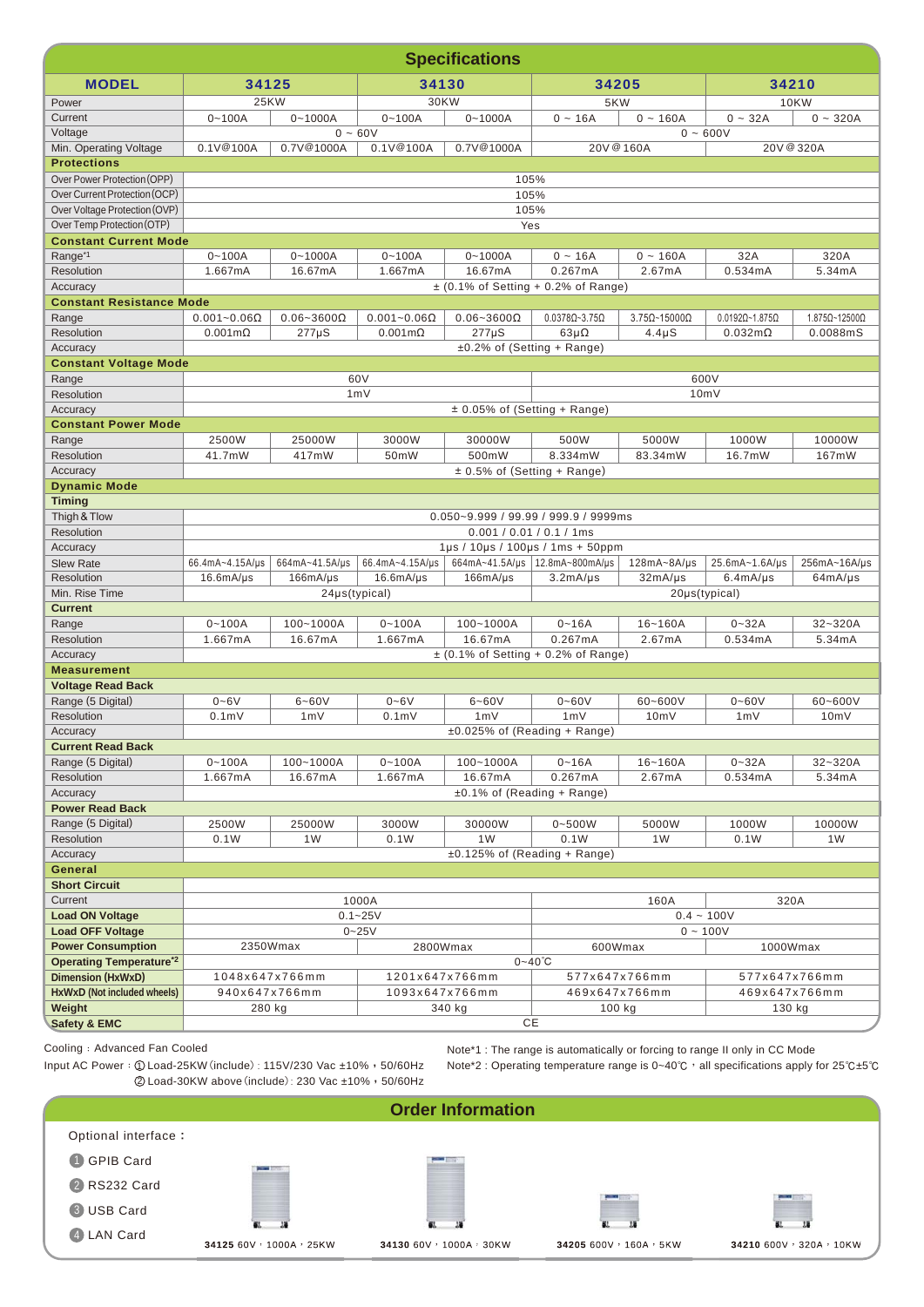|                                                            | <b>Specifications</b>                |                              |                    |                                          |                                                                                                    |                              |                                |                               |
|------------------------------------------------------------|--------------------------------------|------------------------------|--------------------|------------------------------------------|----------------------------------------------------------------------------------------------------|------------------------------|--------------------------------|-------------------------------|
| <b>MODEL</b>                                               | 34215                                |                              | 34220              |                                          | 34225                                                                                              |                              | 34230                          |                               |
| Power                                                      | <b>15KW</b>                          |                              | <b>20KW</b>        |                                          | <b>25KW</b>                                                                                        |                              | 30KW                           |                               |
| Current                                                    | $0 - 48A$                            | $0 - 480A$                   | $0 - 64A$          | $0 - 640A$                               | $0 - 80A$<br>$0 - 800A$                                                                            |                              | $0 - 96A$<br>$0 - 960A$        |                               |
| Voltage                                                    | $0 - 600V$                           |                              |                    |                                          |                                                                                                    |                              |                                |                               |
| Min. Operating Voltage                                     | 20V @ 480A<br>20V @ 640A             |                              |                    |                                          |                                                                                                    | 20V @ 800A                   | 20V @ 960A                     |                               |
| <b>Protections</b>                                         |                                      |                              |                    |                                          |                                                                                                    |                              |                                |                               |
| Over Power Protection (OPP)                                |                                      |                              |                    | 105%                                     |                                                                                                    |                              |                                |                               |
| Over Current Protection (OCP)                              |                                      |                              |                    | 105%                                     |                                                                                                    |                              |                                |                               |
| Over Voltage Protection (OVP)                              |                                      |                              |                    | 105%                                     |                                                                                                    |                              |                                |                               |
| Over Temp Protection (OTP)<br><b>Constant Current Mode</b> |                                      |                              |                    | Yes                                      |                                                                                                    |                              |                                |                               |
| Range <sup>*1</sup>                                        | 48A                                  | 480A                         | 64A                | 640A                                     | 80A                                                                                                | 800A                         | 96A                            | 960A                          |
| Resolution                                                 | 0.8 <sub>m</sub> A                   | 8.0mA                        | 1.067mA            | 10.67mA                                  | 1.334mA                                                                                            | 13.34mA                      | 1.6mA                          | 16mA                          |
| Accuracy                                                   |                                      |                              |                    |                                          | $\pm$ (0.1% of Setting + 0.2% of Range)                                                            |                              |                                |                               |
| <b>Constant Resistance Mode</b>                            |                                      |                              |                    |                                          |                                                                                                    |                              |                                |                               |
| Range                                                      | $0.0126\Omega$ ~1.25 $\Omega$        | $1.25\Omega$ ~15000 $\Omega$ |                    |                                          | $0.0096\Omega$ ~0.9375 $\Omega$   0.9375 $\Omega$ ~11250 $\Omega$   0.0078 $\Omega$ ~0.75 $\Omega$ | $0.75\Omega$ ~11250 $\Omega$ | $0.0066\Omega$ ~0.625 $\Omega$ | $0.625\Omega$ ~12500 $\Omega$ |
| Resolution                                                 | $0.021 \text{m}\Omega$               | 0.0133mS                     | $0.016m\Omega$     | 0.0177mS                                 | $0.013m\Omega$                                                                                     | 0.0222mS                     | $0.011 \text{m}\Omega$         | 0.0266mS                      |
| Accuracy                                                   |                                      |                              |                    | $±0.2\%$ of (Setting + Range)            |                                                                                                    |                              |                                |                               |
| <b>Constant Voltage Mode</b>                               |                                      |                              |                    |                                          |                                                                                                    |                              |                                |                               |
| Range                                                      |                                      |                              |                    | 600V                                     |                                                                                                    |                              |                                |                               |
| <b>Resolution</b>                                          |                                      |                              |                    | 10mV<br>$\pm$ 0.05% of (Setting + Range) |                                                                                                    |                              |                                |                               |
| Accuracy<br><b>Constant Power Mode</b>                     |                                      |                              |                    |                                          |                                                                                                    |                              |                                |                               |
| Range                                                      | 1500W                                | 15000W                       | 2000W              | 20000W                                   | 2500W                                                                                              | 25000W                       | 3000W                          | 30000W                        |
| Resolution                                                 | 25mW                                 | 250mW                        | 33.4mW             | 334mW                                    | 41.7mW                                                                                             | 417mW                        | 50mW                           | 500mW                         |
| Accuracy                                                   |                                      |                              |                    | $\pm$ 0.5% of (Setting + Range)          |                                                                                                    |                              |                                |                               |
| <b>Dynamic Mode</b>                                        |                                      |                              |                    |                                          |                                                                                                    |                              |                                |                               |
| <b>Timing</b>                                              |                                      |                              |                    |                                          |                                                                                                    |                              |                                |                               |
| Thigh & Tlow                                               | 0.050~9.999 / 99.99 / 999.9 / 9999ms |                              |                    |                                          |                                                                                                    |                              |                                |                               |
| Resolution                                                 | $0.001 / 0.01 / 0.1 / 1$ ms          |                              |                    |                                          |                                                                                                    |                              |                                |                               |
| Accuracy                                                   |                                      |                              |                    |                                          | 1µs / 10µs / 100µs / 1ms + 50ppm                                                                   |                              |                                |                               |
| <b>Slew Rate</b>                                           | 38.4mA~2.4A/µs                       | 384mA~24A/µs                 | $51.2mA - 3.2A/µs$ | 512mA~32A/µs                             | $64mA - 4A/ys$                                                                                     | 640mA~40A/µs                 | 76.8mA~4.8A/µs                 | 768mA~48A/µs                  |
| <b>Resolution</b><br>Min. Rise Time                        | 9.6mA/µs                             | 96mA/µs                      | $12.8mA/\mu s$     | 128mA/µs<br>20µs(typical)                | 16mA/µs                                                                                            | 160mA/µs                     | 19.2mA/µs                      | 192mA/µs                      |
| <b>Current</b>                                             |                                      |                              |                    |                                          |                                                                                                    |                              |                                |                               |
| Range                                                      | $0 - 48A$                            | 48~480A                      | $0 - 64A$          | 64~640A                                  | $0 - 80A$                                                                                          | 80~800A                      | $0 - 96A$                      | 96~960A                       |
| Resolution                                                 | 0.8 <sub>m</sub> A                   | 8mA                          | 1.067mA            | 10.67mA                                  | 1.334mA                                                                                            | 13.34mA                      | 1.6mA                          | 16mA                          |
| Accuracy                                                   |                                      |                              |                    |                                          | $\pm$ (0.1% of Setting + 0.2% of Range)                                                            |                              |                                |                               |
| <b>Measurement</b>                                         |                                      |                              |                    |                                          |                                                                                                    |                              |                                |                               |
| <b>Voltage Read Back</b>                                   |                                      |                              |                    |                                          |                                                                                                    |                              |                                |                               |
| Range (5 Digital)                                          | $0 - 60V$                            | 60~600V                      | $0 - 60V$          | 60~600V                                  | $0 - 60V$                                                                                          | 60~600V                      | $0 - 60V$                      | 60~600V                       |
| <b>Resolution</b>                                          | 1mV                                  | 10mV                         | 1mV                | 10mV                                     | 1mV                                                                                                | 10mV                         | 1mV                            | 10mV                          |
| Accuracy                                                   |                                      |                              |                    | ±0.025% of (Reading + Range)             |                                                                                                    |                              |                                |                               |
| <b>Current Read Back</b><br>Range (5 Digital)              | $0 - 48A$                            | 48~480A                      | $0 - 64A$          | 64~640A                                  | $0 - 80A$                                                                                          | 80~800A                      |                                | 96~960A                       |
| Resolution                                                 | 0.8 <sub>m</sub> A                   | 8mA                          | 1.067mA            | 10.67mA                                  | 1.334mA                                                                                            | 13.34mA                      | $0 - 96A$<br>1.6mA             | 16mA                          |
| Accuracy                                                   |                                      |                              |                    | $\pm 0.1\%$ of (Reading + Range)         |                                                                                                    |                              |                                |                               |
| <b>Power Read Back</b>                                     |                                      |                              |                    |                                          |                                                                                                    |                              |                                |                               |
| Range (5 Digital)                                          | 1500W                                | 15000W                       | 2000W              | 20000W                                   | 2500W                                                                                              | 25000W                       | 3000W                          | 30000W                        |
| Resolution                                                 | 0.1W                                 | 1W                           | 0.1W               | 1W                                       | 0.1W                                                                                               | 1W                           | 0.1W                           | 1W                            |
| Accuracy                                                   |                                      |                              |                    | $±0.125\%$ of (Reading + Range)          |                                                                                                    |                              |                                |                               |
| General                                                    |                                      |                              |                    |                                          |                                                                                                    |                              |                                |                               |
| <b>Short Circuit</b>                                       |                                      |                              |                    |                                          |                                                                                                    |                              |                                |                               |
| Current                                                    |                                      | 480A                         |                    | 640A                                     |                                                                                                    | 800A                         |                                | 960A                          |
| <b>Load ON Voltage</b>                                     |                                      |                              |                    |                                          | $0.4 - 100V$                                                                                       |                              |                                |                               |
| <b>Load OFF Voltage</b>                                    |                                      |                              |                    |                                          | $0 - 100V$                                                                                         |                              |                                |                               |
| <b>Power Consumption</b>                                   |                                      | 1450Wmax                     |                    | 1900Wmax<br>$0 - 40^{\circ}C$            |                                                                                                    | 2350Wmax                     |                                | 2800Wmax                      |
| <b>Operating Temperature*2</b><br><b>Dimension (HxWxD)</b> |                                      | 736x647x766mm                |                    | 889x647x766mm                            |                                                                                                    |                              |                                |                               |
| HxWxD (Not included wheels)                                |                                      | 628x647x766mm                |                    | 781x647x766mm                            | 1048x647x766mm<br>940x647x766mm                                                                    |                              | 1201x647x766mm                 |                               |
| Weight                                                     |                                      | 170 kg                       | 220 kg             |                                          | 280 kg                                                                                             |                              | 1093x647x766mm<br>340 kg       |                               |
| <b>Safety &amp; EMC</b>                                    |                                      |                              |                    |                                          | $CE$                                                                                               |                              |                                |                               |

Input AC Power: ① Load-25KW (include): 115V/230 Vac ±10%, 50/60Hz

Note\*1 : The range is automatically or forcing to range II only in CC Mode

**<sup>1</sup>** GPIB Card 2 RS232 Card 3 USB Card <sup>4</sup> **<sup>34215</sup>**600V,480A,15KW **<sup>34220</sup>**600V,640A,20KW **<sup>34225</sup>**600V,800A,25KW **<sup>34230</sup>**600V,960A,30KW 2 Load-30KW above (include): 230 Vac ±10%, 50/60Hz Note\*2 : Operating temperature range is 0~40℃, all specifications apply for 25℃±5℃ Optional interface: 4 LAN Card **Order Information**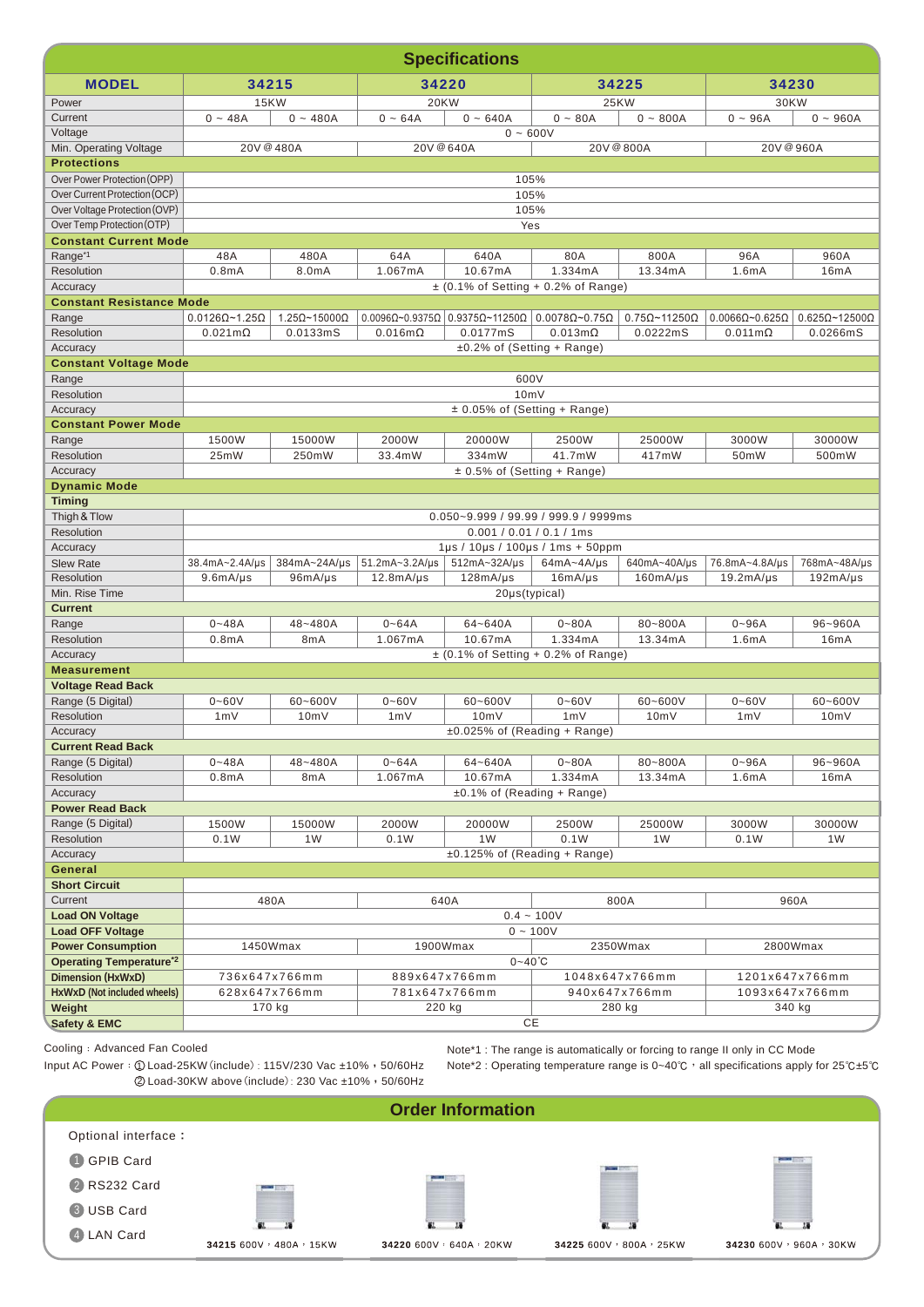|                                                     | <b>Specifications</b>                   |                      |                             |                            |                                                   |                            |                             |                          |  |
|-----------------------------------------------------|-----------------------------------------|----------------------|-----------------------------|----------------------------|---------------------------------------------------|----------------------------|-----------------------------|--------------------------|--|
| <b>MODEL</b>                                        | 34305                                   |                      | 34310                       |                            | 34315                                             |                            | 34320                       |                          |  |
| Power                                               | 5KW                                     |                      | <b>10KW</b>                 |                            | <b>15KW</b>                                       |                            | <b>20KW</b>                 |                          |  |
| Current                                             | $0 - 5A$                                | $0 - 50A$            | $0 - 10A$                   | $0 - 100A$                 | $0 - 15A$                                         | $0 - 150A$                 | $0 - 20A$                   | $0 - 200A$               |  |
| Voltage                                             |                                         |                      |                             |                            | $0 - 1000V$                                       |                            |                             |                          |  |
| Min. Operating Voltage                              | 20V @ 50A                               |                      | 20V @ 100A                  |                            |                                                   | 20V @ 150A                 | 20V @ 200A                  |                          |  |
| <b>Protections</b>                                  |                                         |                      |                             |                            |                                                   |                            |                             |                          |  |
| Over Power Protection (OPP)                         |                                         |                      |                             |                            | 105%                                              |                            |                             |                          |  |
| Over Current Protection (OCP)                       |                                         |                      |                             |                            | 104%                                              |                            |                             |                          |  |
| Over Voltage Protection (OVP)                       |                                         |                      |                             |                            | 104%                                              |                            |                             |                          |  |
| Over Temp Protection (OTP)                          |                                         |                      |                             |                            | Yes                                               |                            |                             |                          |  |
| <b>Constant Current Mode</b><br>Range <sup>*1</sup> | 5A                                      | 50A                  | 10A                         | 100A                       | 15A                                               | 150A                       | 20A                         | 200A                     |  |
| Resolution                                          | 0.08mA                                  | 0.8 <sub>m</sub> A   | 0.16mA                      | 1.6mA                      | 0.25mA                                            | 2.5mA                      | 0.32mA                      | 3.2mA                    |  |
| Accuracy                                            |                                         |                      |                             |                            | $\pm$ (0.1% of Setting + 0.2% of Range)           |                            |                             |                          |  |
| <b>Constant Resistance Mode</b>                     |                                         |                      |                             |                            |                                                   |                            |                             |                          |  |
| Range                                               | $0.4008\Omega$ ~20 $\Omega$             | 20Ω~24000Ω           | $0.2004\Omega$ ~10 $\Omega$ | $10\Omega$ ~12000 $\Omega$ | $0.1344\Omega$ ~6.666 $\Omega$                    | $6.666\Omega - 8000\Omega$ | $0.1008\Omega \sim 5\Omega$ | $5\Omega$ ~6000 $\Omega$ |  |
| Resolution                                          | $0.334$ m $\Omega$                      | $0.833\mu S$         | $0.167m\Omega$              | $1.666\,\mu S$             | $0.112 \text{m}\Omega$                            | $2.5\mu S$                 | $0.084m\Omega$              | $3.33\mu S$              |  |
| Accuracy                                            |                                         |                      |                             |                            | ±0.2% of (Setting + Range)                        |                            |                             |                          |  |
| <b>Constant Voltage Mode</b>                        |                                         |                      |                             |                            |                                                   |                            |                             |                          |  |
| Range                                               |                                         |                      |                             |                            | $20 - 1000V$                                      |                            |                             |                          |  |
| Resolution                                          |                                         |                      |                             |                            | 16mV                                              |                            |                             |                          |  |
| Accuracy                                            |                                         |                      |                             |                            | $\pm$ 0.05% of (Setting + Range)                  |                            |                             |                          |  |
| <b>Constant Power Mode</b>                          |                                         |                      |                             |                            |                                                   |                            |                             |                          |  |
| Range<br>Resolution                                 | 500W<br>8 <sub>m</sub> W                | 5000W<br>80mW        | 1000W<br>16mW               | 10000W<br>160mW            | 1500W<br>25mW                                     | 15000W<br>250mW            | 2000W<br>32mW               | 20000W<br>320mW          |  |
| Accuracy                                            |                                         |                      |                             |                            |                                                   |                            |                             |                          |  |
| <b>Dynamic Mode</b>                                 | $\pm$ 0.5% of (Setting + Range)         |                      |                             |                            |                                                   |                            |                             |                          |  |
| <b>Timing</b>                                       |                                         |                      |                             |                            |                                                   |                            |                             |                          |  |
| Thigh & Tlow                                        | 0.050~9.999 / 99.99 / 999.9 / 9999ms    |                      |                             |                            |                                                   |                            |                             |                          |  |
| Resolution                                          | $0.001 / 0.01 / 0.1 / 1$ ms             |                      |                             |                            |                                                   |                            |                             |                          |  |
| Accuracy                                            |                                         |                      |                             |                            | $1\mu s$ / $10\mu s$ / $100\mu s$ / $1ms + 50ppm$ |                            |                             |                          |  |
| <b>Slew Rate</b>                                    | $0.004A - 0.25A/\mu s$                  | $0.04A - 2.5A/\mu s$ | $0.008A - 0.5A/\mu s$       | $0.08A - 5A/\mu s$         | $0.012A - 0.75A/\mu s$ 0.12A~7.5A/ $\mu s$        |                            | $0.016A - 1A/\mu s$         | $0.16A - 10A/\mu s$      |  |
| Resolution                                          | $0.001A/\mu s$                          | $0.01A/\mu s$        | $0.002A/\mu s$              | $0.02A/\mu s$              | $0.003A/\mu s$                                    | $0.03A/\mu s$              | $0.004A/\mu s$              | $0.04A/\mu s$            |  |
| Min. Rise Time                                      | $20\mu s$ (typical)                     |                      |                             |                            |                                                   |                            |                             |                          |  |
| <b>Current</b><br>Range                             | $0 - 5A$                                | $5 - 50A$            | $0 - 10A$                   | $10 - 100A$                | $0 - 15A$                                         | $15 - 150A$                | $0 - 20A$                   | 20~200A                  |  |
| Resolution                                          | 0.08mA                                  | 0.8 <sub>m</sub> A   | 0.16mA                      | 1.6mA                      | 0.25mA                                            | 2.5mA                      | 0.32mA                      | 3.2mA                    |  |
| Accuracy                                            | $\pm$ (0.1% of Setting + 0.2% of Range) |                      |                             |                            |                                                   |                            |                             |                          |  |
| <b>Measurement</b>                                  |                                         |                      |                             |                            |                                                   |                            |                             |                          |  |
| <b>Voltage Read Back</b>                            |                                         |                      |                             |                            |                                                   |                            |                             |                          |  |
| Range (5 Digital)                                   | $0 - 100V$                              | 100~1000V            | $0 - 100V$                  | 100~1000V                  | $0 - 100V$                                        | 100~1000V                  | $0 - 100V$                  | 100~1000V                |  |
| Resolution                                          | 1.6mV                                   | 16mV                 | 1.6mV                       | 16mV                       | 1.6mV                                             | 16mV                       | 1.6mV                       | 16mV                     |  |
| Accuracy                                            |                                         |                      |                             |                            | ±0.025% of (Reading + Range)                      |                            |                             |                          |  |
| <b>Current Read Back</b>                            |                                         |                      |                             |                            |                                                   |                            |                             |                          |  |
| Range (5 Digital)                                   | $0 - 5A$                                | $5 - 50A$            | $0 - 10A$                   | $10 - 100A$                | $0 - 15A$                                         | $15 - 150A$                | $0 - 20A$                   | 20~200A                  |  |
| Resolution                                          | 0.08mA                                  | 0.8 <sub>m</sub> A   | 0.16mA                      | 1.6mA                      | 0.25mA                                            | 2.5mA                      | 0.32mA                      | 3.2mA                    |  |
| Accuracy<br><b>Power Read Back</b>                  |                                         |                      |                             |                            | $±0.1\%$ of (Reading + Range)                     |                            |                             |                          |  |
| Range (5 Digital)                                   | 500W                                    | 5000W                | 1000W                       | 10000W                     | 1500W                                             | 15000W                     | 2000W                       | 20000W                   |  |
| Resolution                                          | 0.1W                                    | 1W                   | 0.1W                        | 1W                         | 0.1W                                              | 1W                         | 0.1W                        | 1W                       |  |
| Accuracy                                            |                                         |                      |                             |                            | $±0.125\%$ of (Reading + Range)                   |                            |                             |                          |  |
| General                                             |                                         |                      |                             |                            |                                                   |                            |                             |                          |  |
| <b>Short Circuit</b>                                |                                         |                      |                             |                            |                                                   |                            |                             |                          |  |
| Current                                             | 50A<br>100A<br>150A<br>200A             |                      |                             |                            |                                                   |                            |                             |                          |  |
| <b>Load ON Voltage</b>                              | $20 - 200V$                             |                      |                             |                            |                                                   |                            |                             |                          |  |
| <b>Load OFF Voltage</b>                             | $0 - 200V$                              |                      |                             |                            |                                                   |                            |                             |                          |  |
| <b>Power Consumption</b>                            | 600 Wmax                                |                      |                             | 1000Wmax                   |                                                   | 1450Wmax                   | 1900Wmax                    |                          |  |
| <b>Operating Temperature*2</b>                      |                                         |                      |                             |                            | $0 - 40^{\circ}C$                                 |                            |                             |                          |  |
| Dimension (HxWxD)                                   | 577x647x766mm                           |                      | 577x647x766mm               |                            | 736x647x766mm                                     |                            | 889x647x766mm               |                          |  |
| HxWxD (Not included wheels)                         | 469x647x766mm                           |                      | 469x647x766mm               |                            | 628x647x766mm<br>170 kg                           |                            | 781x647x766mm<br>220 kg     |                          |  |
| Weight<br><b>Safety &amp; EMC</b>                   | 100 kg                                  |                      |                             | 130 kg                     |                                                   |                            |                             |                          |  |
|                                                     | $CE$                                    |                      |                             |                            |                                                   |                            |                             |                          |  |

Input AC Power: ① Load-25KW (include): 115V/230 Vac ±10%, 50/60Hz

Note\*1 : The range is automatically or forcing to range II only in CC Mode Note\*2 : Operating temperature range is 0~40℃, all specifications apply for 25℃±5℃

**1** GPIB Card 2 RS232 Card 3 USB Card <sup>4</sup> **<sup>34305</sup>**1000V,50A,5KW **<sup>34310</sup>**1000V,100A,10KW **<sup>34315</sup>**1000V,150A,15KW **<sup>34320</sup>**1000V,200A,20KW ② Load-30KW above (include): 230 Vac ±10%, 50/60Hz **Order Information** Optional interface: 4 LAN Card